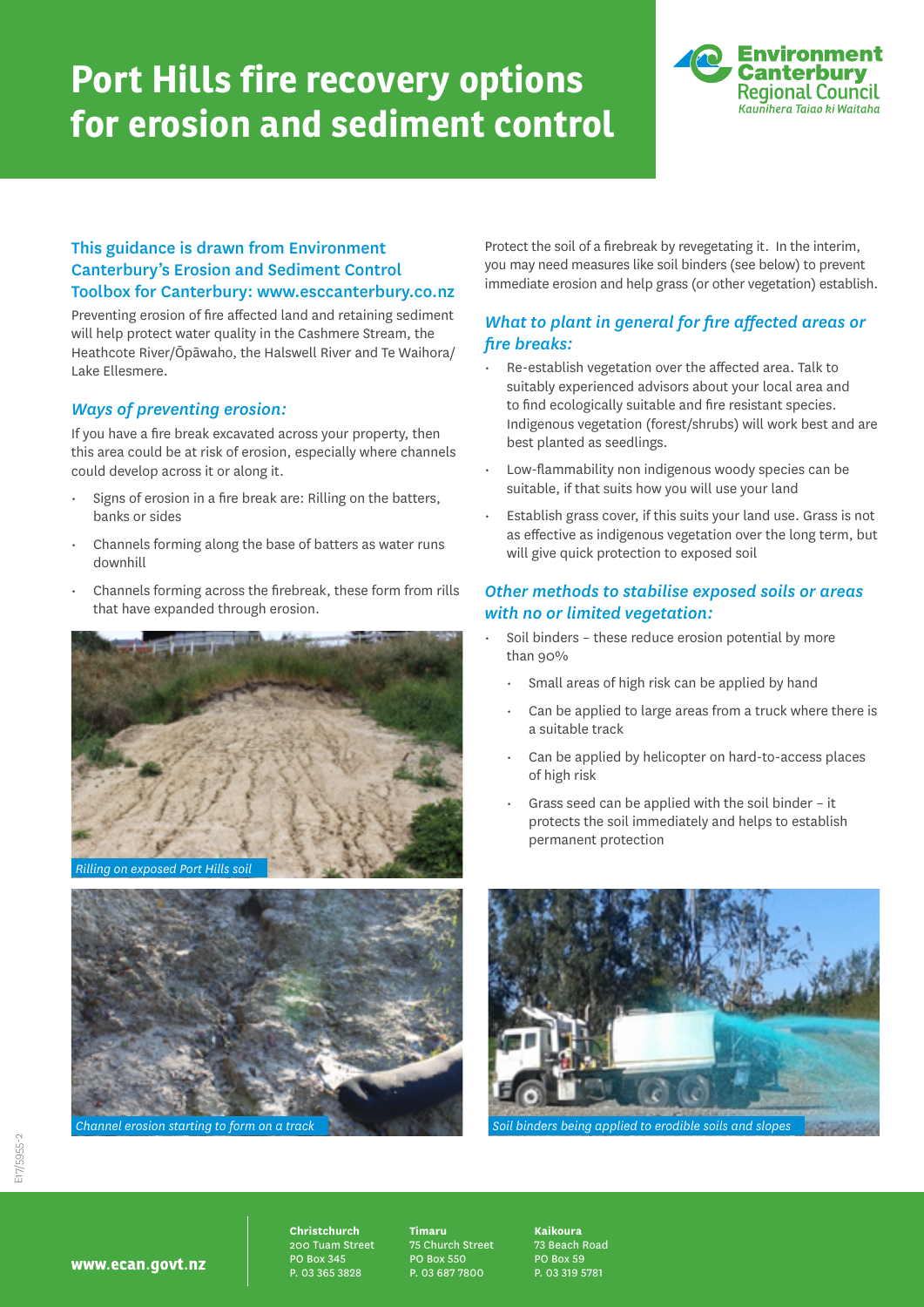- Covering soil with organic material to prevent erosion
	- Compost, can be applied pneumatically, or by an excavator
	- Mulch, shredded wood waste, or other biomass straw, can be applied mechanically for large areas, but usually needs to be attached to the soil with a 'tackifier' to stop it blowing around



*soil and prevent erosion on the Port Hills*



- Trees that need to be felled (for safety reasons) can help control erosion:
	- If they are to remain on site, then lie them across the slope, so they act like a sediment dam. Organic matter will build up behind them, further enhancing erosion control.



## *Sediment retention*

Install sediment retention tools to protect water quality in local waterways.

For very small areas with limited slope, consider using sediment socks or silt fences.

- Silt fences need to be dug into ground, so consider whether this will damage the soil more than using another method
- Silt socks can't cope with very steep terrain, or large catchments, so consider other tools





*A silt fence installed across a slope to control dirty water runoff.*



*A silt fence installed across a slope to control dirty water runoff.*

For small areas (3000 square metres max) consider use decanting earth bunds (DEBs)

- DEBs impound water so sediment can settle out
- DEBs need to be the right shape to be effective. Rectangular is best

www.ecan.govt.nz

**Christchurch** 200 Tuam Street PO Box 345 P. 03 365 3828

**Timaru** 75 Church Street PO Box 550 P. 03 687 7800

**Kaikoura** 73 Beach Road PO Box 59 P. 03 319 5781